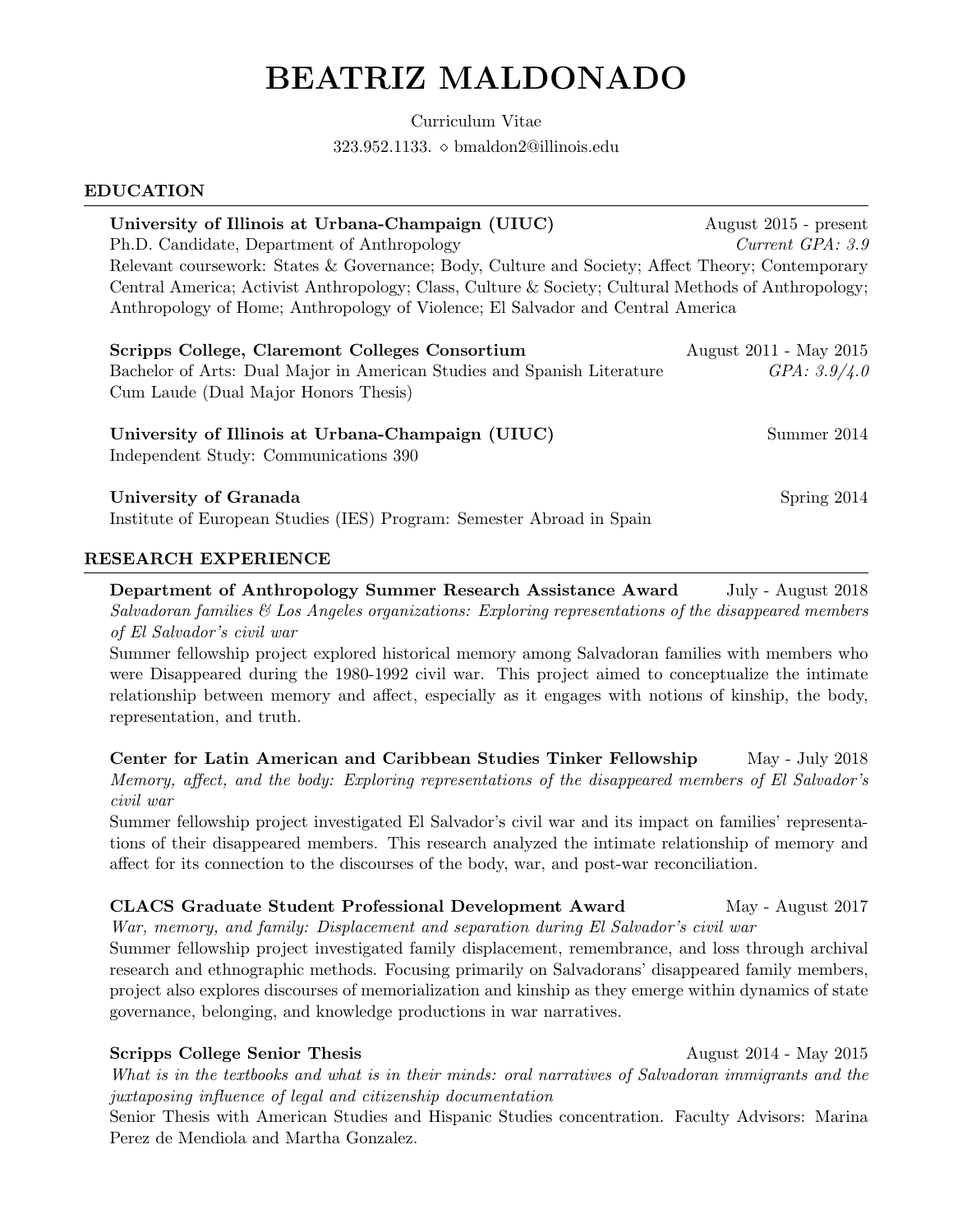## Summer Research Opportunities Program (SROP) June - August 2014

Papers and legitimacy: An analysis of legal documentation and migrant Salvadorans' perceptions of "being American"

Completed a research-driven program at the University of Illinois at Urbana-Champaign under guidance of Professor J. David Cisneros.

Mellon Undergraduate Research in Humanities & Social Sciences August 2014 - May 2015 A poetic 3D Lego performance: A visual and tactile representation of mathematizing literature Worked as a research assistant under guidance of Professor Jacqueline Wernimont at Scripps College.

#### RESEARCH ASSISTANTSHIPS

Dr. Ellen Moodie, Department of Anthropology, UIUC August 2015 - December 2015 Facilitated in transcribing interviews, revised course syllabi for the Department, and engaged in Salvadoran narrative making and knowledge production work.

Dr. Jonathan Inda, Latina/Latino Studies, UIUC July 2016 - May 2019 Deathscapes: Violence and Race in Settler Societies. Focusing on quantitative and qualitative research on border deaths in the United States; researching violence between Custom Border Patrol agents and victim deaths.

#### PRESENTATIONS

Maldonado, Beatriz (2019, April). Creating Borderland worldings through digital remembrance and resilience. Paper Presentation at the NewYorkScapes Culture Mapping Conference: Migrations.

Maldonado, Beatriz (2019, February). Diasporic Salvadorans and everyday life: Exploring "ordinariness" in a postwar context. Paper Presentation at the University of Illinois Latina/Latino Studies Graduate Student Symposium.

Maldonado, Beatriz (2019, February). Memory, affect, and the body: Exploring representations of the disappeared members of El Salvador's civil war. Paper Presentation at the University of Illinois Summer Graduate Research Fellowship Workshop for the Center for Latin American and Caribbean Studies: Tinker Foundation Fellowship.

Maldonado, Beatriz (2018, July). To remember and memorialize: exploring Salvadoran families' contributions to the monuments of the Disappeared. Paper Presentation at Liverpool Hope University, Identity and Memory in War and Peacebuilding Annual International Conference.

Maldonado, Beatriz (2018, March). The body and affect: exploring narratives of families with disappeared members. Paper Presentation at the University of Illinois, Anthropology Graduate Research Symposium.

Maldonado, Beatriz (2018, March). Memory and affect: exploring representations and truths among Salvadoran families with their disappeared family members. Paper Presentation at the University of Illinois, Community Scholars Research Symposium.

Maldonado, Beatriz (2017, March). Bad news and the entangled relationship between family and the household. Paper Presentation at the University of Illinois Hiding in Plain Site: Seeing and Feeling the Everyday Symposium, Art History Graduate Student Symposium and Exhibition.

Maldonado, Beatriz (2017, March). Domestic work and the establishment of the self: an analysis on the connections among space, gender, and movement. Paper Presentation at the University of Illinois at Urbana-Champaign Women's and Gender History Symposium.

Maldonado, Beatriz. (2014, October). Papers and Legitimacy: An analysis of legal documentation and migrant Salvadorans' perceptions of "being American. Poster Presentation at the Annual National Conference of SACNAS (Society for Advancing Chicanos/Native Americans in Science).